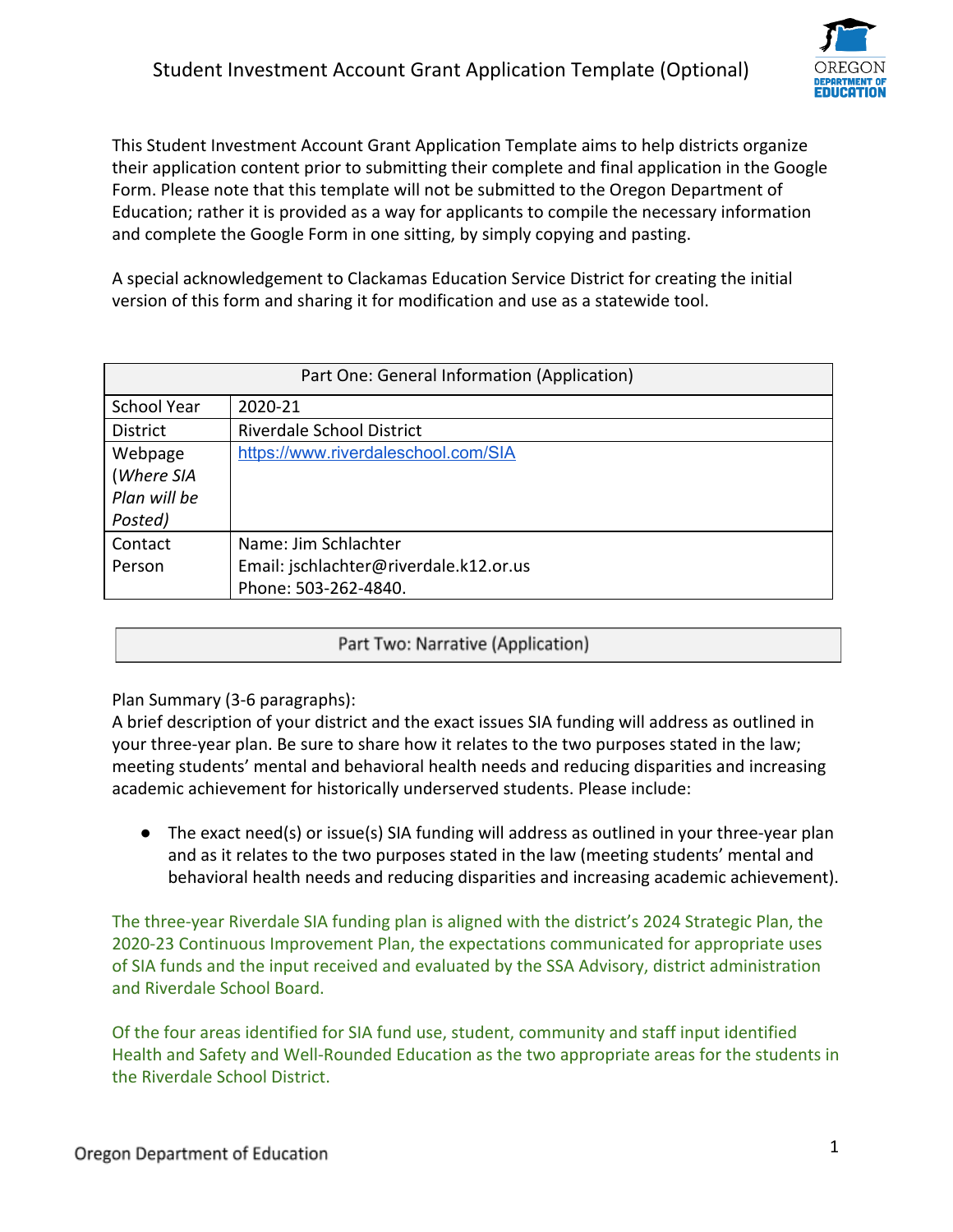

Within the roughly 650 student population of our district, students with disabilities and also students on 504 plans were identified as those in need of support around academic performance. To that end, support for these students, as well as any student struggling academically have been identified and prioritized.

The area of behavioral and mental health is a K-12 concern that we are addressing at both of our schools. The student perception data collected through the YouthTruth survey administered in January 2020 supported the observations and data that our school administration, counselors, parents and teachers provided regarding the increased unmet needs of our students in the area of social-emotional, mental, physical and behavioral health.

The academic success of our focus population, as well as all students in the district, will be greatly enhanced through needed curriculum renewals that provide resources that support students with disabilities and those struggling academically. Support for curriculum renewal and associated staff development is an important part of our efforts to meet identified student needs.

At the high school level, we identified the need to advance career readiness for our students. Currently, a primarily college focused advisory program does not meet the career and non-college pathways exploration needed by our students. Support for career exploration will be supported with our SIA funds.

## Part Three: Community Engagement and Input (Application)

Describe your approach to community engagement, including:

- Who you engaged
- Frequency / occurrence
- How you ensured engagement of staff and each of the focal student groups and their families
- Key information you collected

(250 words or less)

Riverdale School District received community engagement by connecting with groups and populations that make up different components of the district. Groups the district engaged with were students with disabilities and their families, licensed staff such as administrators, teachers and counselors, classified staff such as paraprofessionals and office support, as well as community leaders, community-based organizations and school volunteers such as school board members and PTC members. Feedback was captured by the YouthTruth Student Survey, social media, in-person forums, emails, district website, unions, school board meetings, community-based partner FACT Oregon and the Student Success Act Advisory Group to the School Board. The SSA Advisory Group is made up of a variety of stakeholders such as board members, RSD staff, students and parents. Collected YouthTruth Survey information from school community members was frequent and completed from December 2019 to January 2020. To ensure engagement by staff, the survey was given out during an all staff meeting in January 2020. For students, remaining staff and community members, there were reminders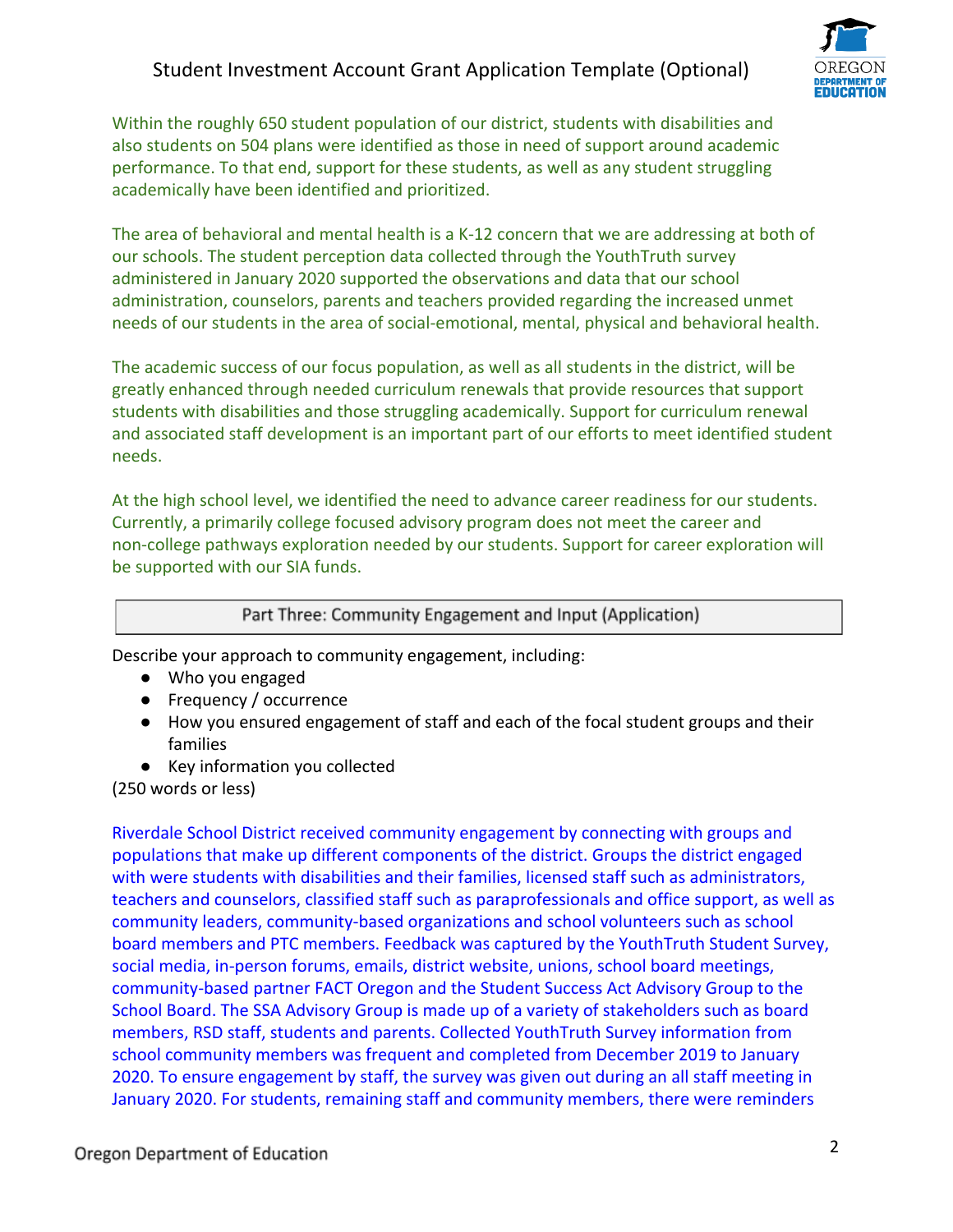

sent via email to complete the survey. Two pieces of key information stood out when we received the results of all the feedback. Across all groups surveyed, they identified improvements in health and safety and well-rounded education as increased needs for Riverdale School District.

If the goal is meaningful, authentic and ongoing community engagement, where are you in that process? What barriers, if any, were experienced and how might you anticipate and resolve those issues in future engagement efforts? (500 words or less)

The Riverdale School Board established in January 2020 an SSA Advisory to the Board. The Student Success Act Advisory is charged with:

- 1. Reviewing the ODE information related to the Student Success Act and Student Investment Account application,
- 2. Reviewing the Riverdale School District Strategic Plan and Continuous Improvement Plan in preparation for use in the SIA application,
- 3. Reviewing the community, staff and student input collected in January/February 2020.
- 4. Providing administration with feedback on SSA and SIA draft proposals
- 5. Providing the school board with a review of the SSA Advisory's work and advisory recommendations.

During the four meetings held to date, the advisory;

- 1. was educated on the use of the SIA funds and process needed to develop an SIA plan,
- 2. reviewed all community, staff and student input/data,
- 3. reviewed disaggregated district student performance data,
- 4. applied the QEC recommendations and Oregon's Education Equity Lens in a five-meeting process that identified the outcomes for Riverdale's SIA application.

Our plan for the future is to continue to engage with the SSA Advisory members to gather feedback on improvements for the advisory's work in future years. We anticipate convening an SSA Advisory annually to review data and make recommendations for the best use of SIA funds. The district has also utilized the YouthTruth Survey of students, staff and parents in an effort to gather data on the social-emotional and mental health of our students. We will utilize this data in our current SIA application and will be collecting data annually to inform our progress on our outcomes.At this time, we do not see any barriers to our plans to foster ongoing community engagement.

What relationships and/or partnerships will you cultivate to improve future engagement? (150 words or less)

We are planning to continue and expand our relationship with FACTS. The goal of this relationship is to provide the families of students with disabilities the opportunity to connect with peers in the district and to provide an avenue for them to communicate and contribute to our ongoing SIA funded work.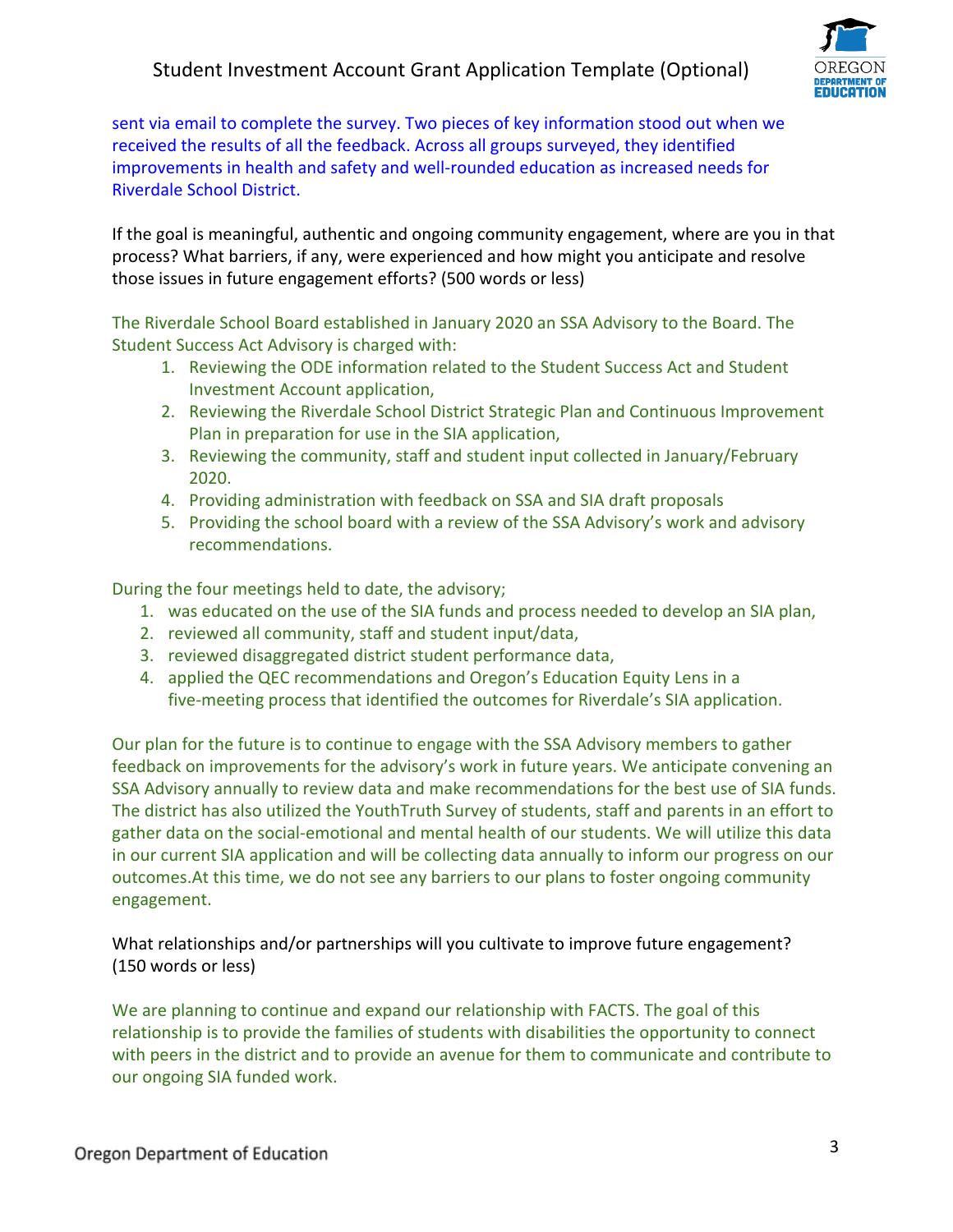

What resources would enhance your engagement efforts? How can ODE support your continuous improvements? (150 words or less)

Continued ODE guidance and interpretation of the SSA law will be critical for our effective use of the SIA funds. As a small school district, there may be a need for added support in the application and reporting expectations. The support made available by the MESD has been very helpful.

Who was engaged, and how did you engage them? Select all of the community members / groups you engaged for this process:

- Students with disabilities
- Families of students with disabilities
- Licensed staff (administrators, teachers, counselors, etc.)
- Classified staff (paraprofessionals, bus drivers, office support, etc.)
- Community Based Organization FACTS
- School volunteers (school board members, parent-teacher club members, parents who volunteered to be on an Advisory committee)
- Community leaders (foundation leaders)

## **How did you engage your community?**

Select all of the strategies / activities you deployed to engage your community:

- Survey(s) or other engagement applications (YouthTruth) (i.e. Thought Exchange)
- In-person forum(s)
- Focus group(s)
- Website
- Email messages
- Social media
- School board meetings
- Partnering with unions
- Partnering with community based partners
- Other: Creation of an SSA Advisory to the School Board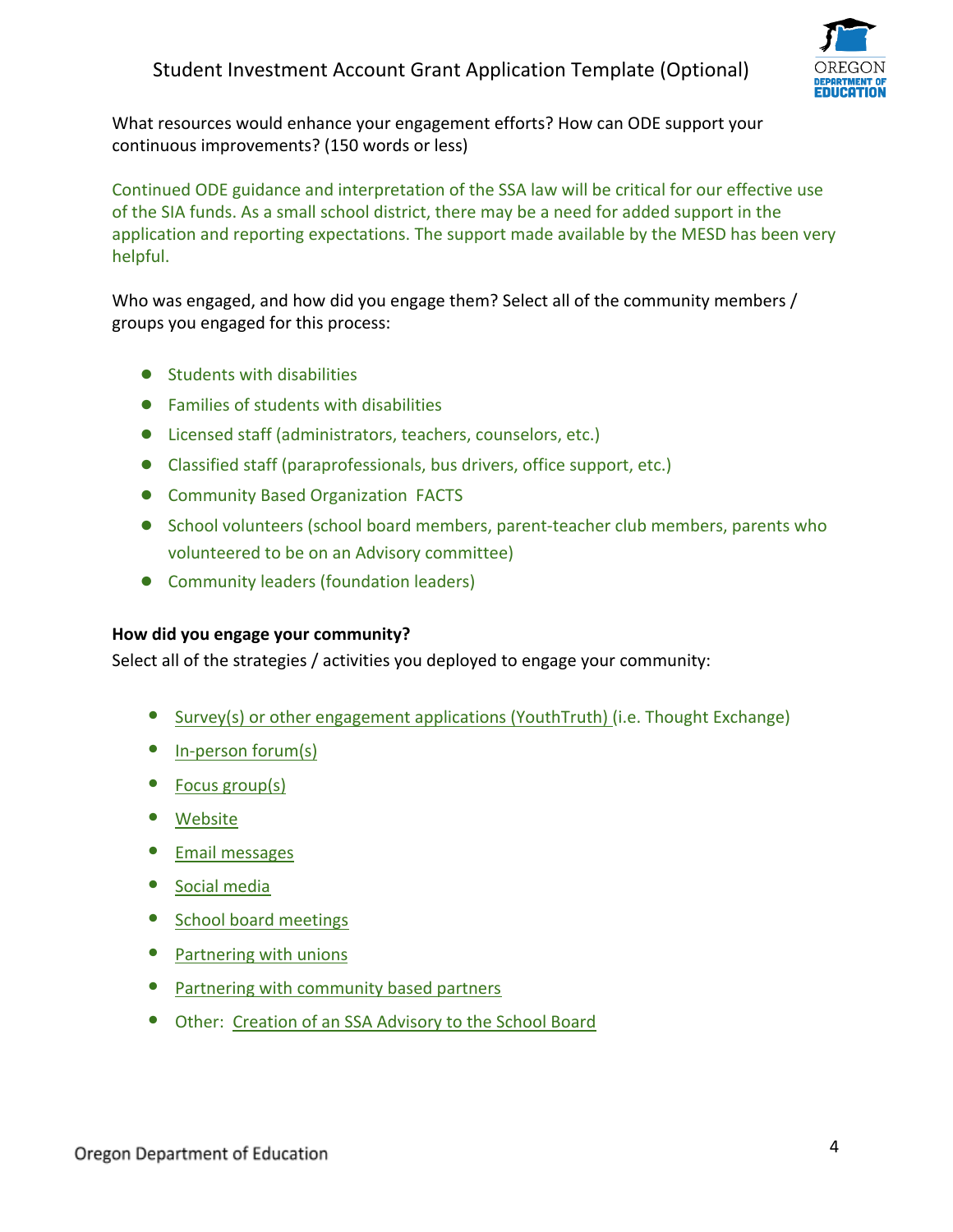

## **Evidence of Engagement**

Upload your top five artifacts of engagement.

Why did you select these particular artifacts to upload with your application? How do they show evidence of engaging focal student populations, their families and the community? (250 words or less)

1. SSA Community Input January 13, 2020 Agenda

Three meetings with the community provided the opportunity to explain SSA and SIA funds and explore for Riverdale how we might be able to use the added funding to meet RSD students.

- 2. SSA Staff Input January 8, 2020 Agenda
	- The meetings with approximately 80% of our staff provided the opportunity to explain SSA and SIA funds and explore for Riverdale, how we might be able to use the added funding to meet RSD students. In particular, the challenges faced in the district for our students with disabilities were explored and ideas collected.
- 3. Dec. 2, 2019 Regular Board Meeting Item SSA Advisory

At the December 2, 2019 board meeting, action was taken to establish an advisory committee to the board. This details the charge given to the advisory, the support provided to assist them in their work.

4. Riverdale FACT Oregon Community Engagement

Families with students having disabilities were invited and attended a meeting facilitated by FACTS. This summary report details the feedback provided at the FACTS community meeting.

5. SSA Survey Invitation

Community members were invited through email and social media to complete an on-line survey. This invitation demonstrates the purpose of the survey and the manner we used to encourage their participation. With a student population of 645, we received on-line input from 396 people representing parents, community members, students and staff.

(1) Describe at least two **strategies** you executed to engage each of the focal student groups and their families present within your district and community. Explain why those strategies were used. (500 words or less)

Strategy 1: We provided an on-line survey opportunity sent through email and supported by social media that provided SSA and SIA fund information and collected input from survey participants. 396 individuals provided input data through the on-line survey. We included the invitation sent to encourage participation as an artifact.

Strategy 2: Three all-district parent and community member meetings on January 14, 2020, that allowed for the provision of information on the SSA and SIA application and provided the opportunity for group discussions and feedback. Included in these parent and community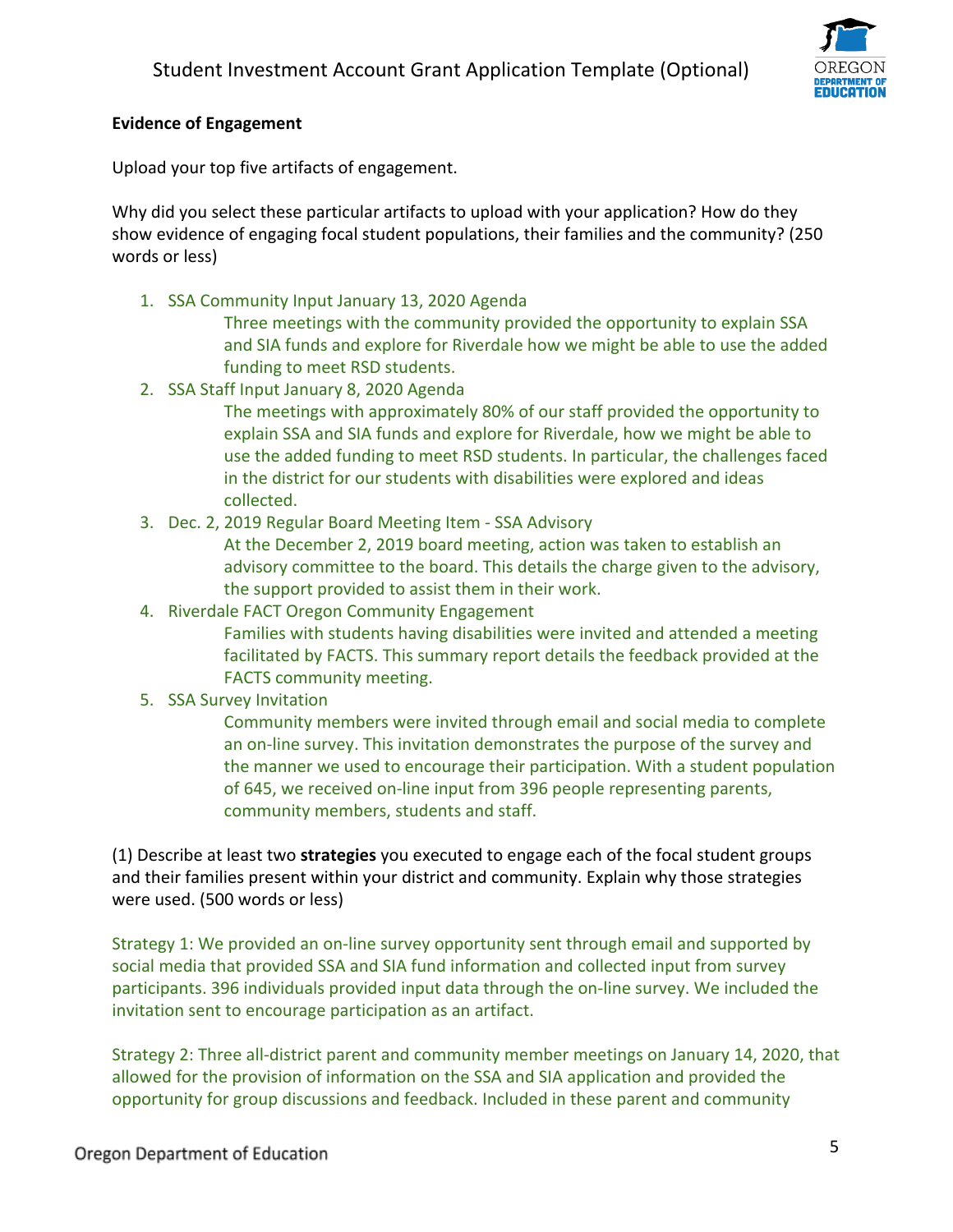

meetings were discussions of the identification of students who would be identified as needing added support. Through this conversation, multiple suggestions surfaced regarding focal group students. An agenda for the meetings is included in the artifacts.

Strategy 3: Our high school provided all high school students with dedicated time in their advisory class to complete an on-line survey opportunity sent through email and supported by social media that provided SSA and SIA fund information and collected input from survey participants. The survey questions provided the opportunity for students to give feedback that would be used to identify needs or improvements in the school.

Strategy 4: Through the assistance of FACT Oregon, families of students with disabilities were invited to a focus group meeting at our high school that was designed to provide SSA and SIA fund information and collected input from survey participants. A detailed report of the outcomes is included as an artifact.

(2) Describe at least two **strategies** you executed to engage staff. Explain why those strategies were used. (500 words or less)

Strategy 1: All-staff meeting on January 9, 2020, that allowed for the provision of information on the SSA and SIA application and provided opportunity for group discussions and feedback. 80% of our staff attended the meeting. An agenda for the meetings is included in the artifacts. The all-staff strategy was used so that we could get a high level of response from all district staff - providing equitable opportunities for all staff to participate. The all-staff strategy also allowed district leadership to explain and respond to questions asked by staff to ensure their engagement in the process was fully informed.

Strategy 2: An on-line survey opportunity sent through email and supported by social media that provided SSA and SIA fund information and collected input from survey participants. This survey took place in advance of the January 9, 2020, all-staff meeting and effectively prepared staff for in-depth conversations. The on-line survey with staff was used to provide the on-line survey completed by the community and student to be compared. Having all Riverdale stakeholders respond to the same on-line questions provided data that was fully representative of our community.

Describe and distill what you learned from your community and staff. How did you apply that input to inform your planning? (250-500 words)

The SSA Advisory provided an opportunity for a representative group of students, parents and staff to review all of the data collected and to discuss how it informs the development of outcomes, strategies and activities. The SSA Advisory participated in multiple prioritization activities and worked as teams to develop the language that best defined our ideas for best use of SIA funds. As a result, our SIA application closely reflects the qualifying activities that were collected from our community and staff input.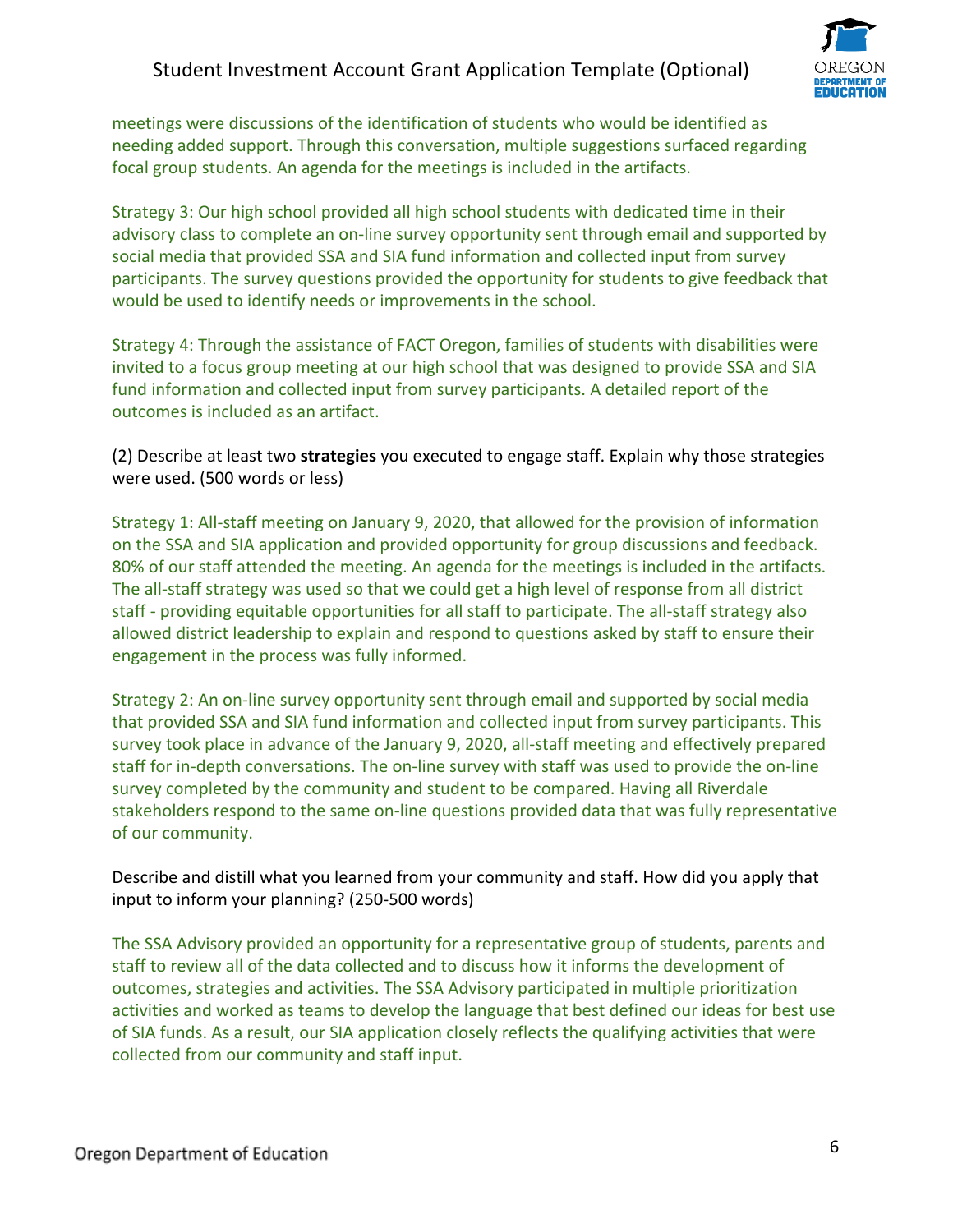

Describe the data sources you used and how that data informs equity-based decision making. (150 words or less)

The data collected from the community engagement opportunities provided was tabulated and then shared with the SSA Advisory for consideration in their assigned task of advising administration in the development of the SIA application. The data was disaggregated to provide insight into the thoughts and opinions of the contributing demographic groups. Accompanied with our use of the Oregon Equity Lens, we were intentional in addressing our SIA application conversations with equity-based outcomes in mind.

Part Five: SIA Plan

Your SIA plan must be for three years. It should name outcomes, priorities, strategies and activities that you believe will cause changes to occur and meet the two primary purposes of the SIA fund. It also should reflect the choices you made after pulling all the input and planning pieces together for consideration. Your SIA Plan serves as an essential snapshot of your expected use of SIA funds.

You can use any format you wish. There is no page limit. Here are two OPTIONAL ways you might organize information:

- 1. [SIA Integrated Planning Tool](https://www.oregon.gov/ode/StudentSuccess/Documents/SIA%20Integrated%20Planning%20Tool.xlsx) (created by ODE)
- 2. [Clackamas ESD SIA Plan Template](https://www.oregon.gov/ode/StudentSuccess/Documents/SIA%20Integrated%20Planning%20Tool.xlsx)

You are uploading the equity lens or tool you used to inform and/or clarify your plan. Describe how you used this tool in your planning work. (250 words or less)

The SSA Advisory utilized the Oregon Department of Education "Oregon's Education Equity Lens" provided in Appendix B. As an intentional activity at several of the five SSA Advisory work sessions, the eight questions provided in Appendix B were discussed by the Advisory members.

> Part Six: Use of Funds (Application)

Which of the following [allowable use categories](https://www.oregon.gov/ode/about-us/Documents/HB%203427%20Student%20Investment%20Account.pdf) is your plan designed to fund within? Select any or all.

- Increasing instructional time
- Addressing students' health and safety needs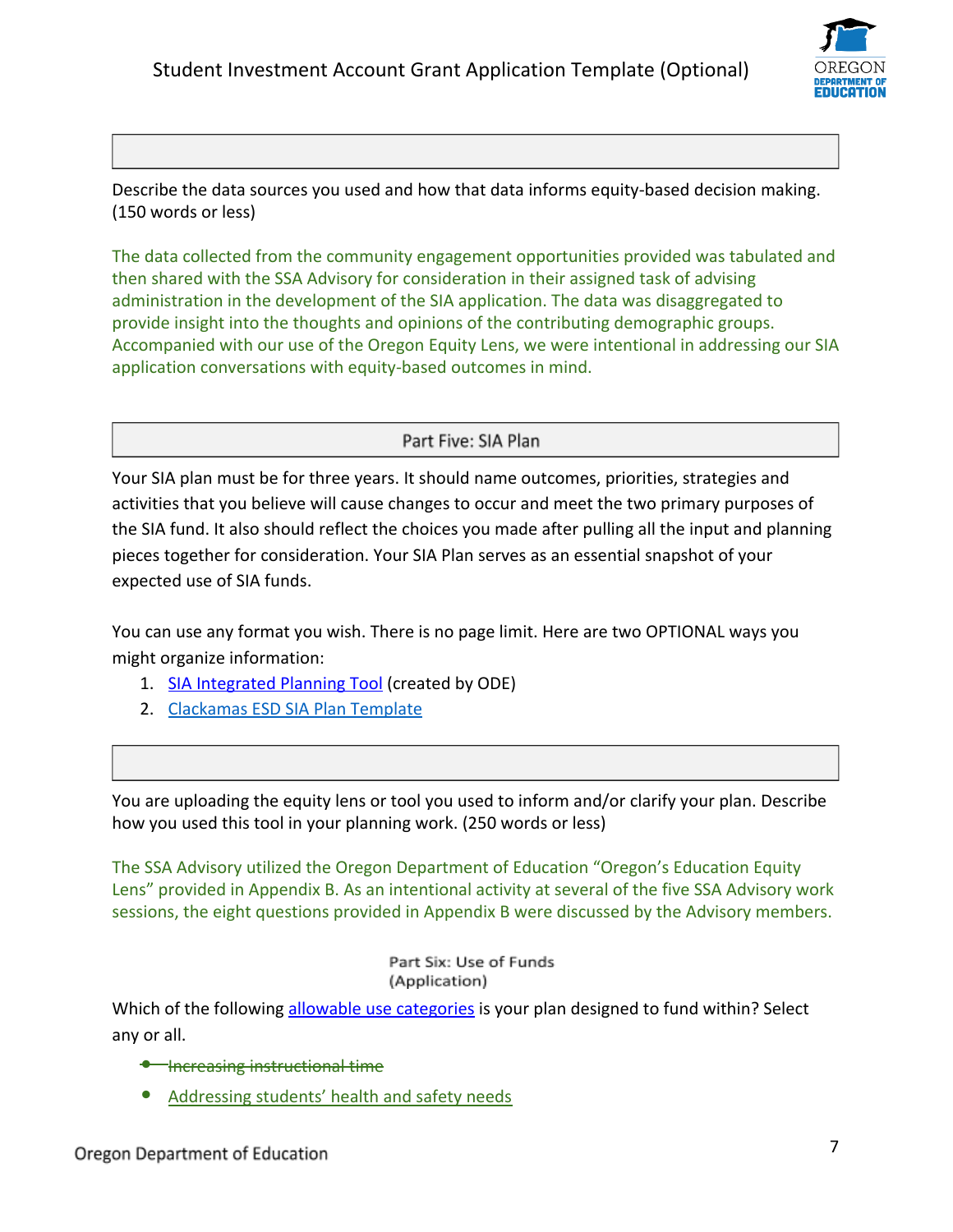

- [Evidence-based strategies](https://www2.ed.gov/policy/elsec/leg/essa/guidanceuseseinvestment.pdf) for reducing class size and caseloads
- Expanding availability of and student participation in well-rounded learning experiences

Describe how you will utilize SIA funds to meet students' mental health needs, increase academic achievement and reduce academic disparities for the focal student groups called out in the law. (500 words or less)

The Riverdale School District has identified five outcomes that are focused on addressing the identified needs of our focal students with disabilities subgroup, other students experiencing academic challenges and all students impacted by mental health needs. Those outcomes are:

- **Academic Growth**  Increased academic supports and targeted interventions for:
	- A. Students with disabilities and students performing in the yellow zone academically (Tier Two Academic Interventions)
	- B. All students in the area of literacy, math, science and behavior

• **Student Well-Being** - Increased overall social emotional, mental, physical and behavioral health supports across the district

• **College and Career Readiness** - Increase career exploration supports and balanced (emotionally, socially and academically) readiness for college

• **Quality Curriculum** - Improved research-based curriculum for students K-12

• **Equity** - Every educator and district leader analyzes and reviews school culture information and student learning data with an equity lens and applies equity-based understanding to decision-making processes

Describe the potential academic impact for all students AND the focal student groups based on your use of funds in your plan. (500 words or less)

The SIA funds used to address these five outcomes will have the impact of increased academic success for students with disabilities and those experiencing academic challenges (needing tier two academic and behavioral support). We believe that our focal group of students; students with disabilities will have added support through the increased professional development for staff in the area of meeting the needs of the range of disabilities addressed through student IEPs. Academic impact for focal group students will also benefit all students by providing more targeted supports for all. Additionally, student achievement will be addressed by maintaining our ability to thoroughly embark on curriculum adoptions, inclusive of professional development that is designed to meet the needs of students at all ability levels . Increased intervention opportunities for students will provide the needed time to address the individualized needs of students and a concentrated targeted effort for both tiers one and two.

The social, emotional, mental, physical and behavioral health of all students will be addressed resulting in increased responsiveness to student well-being and academic success. In response to clear needs made evident in our surveys and experience, added staff training around best